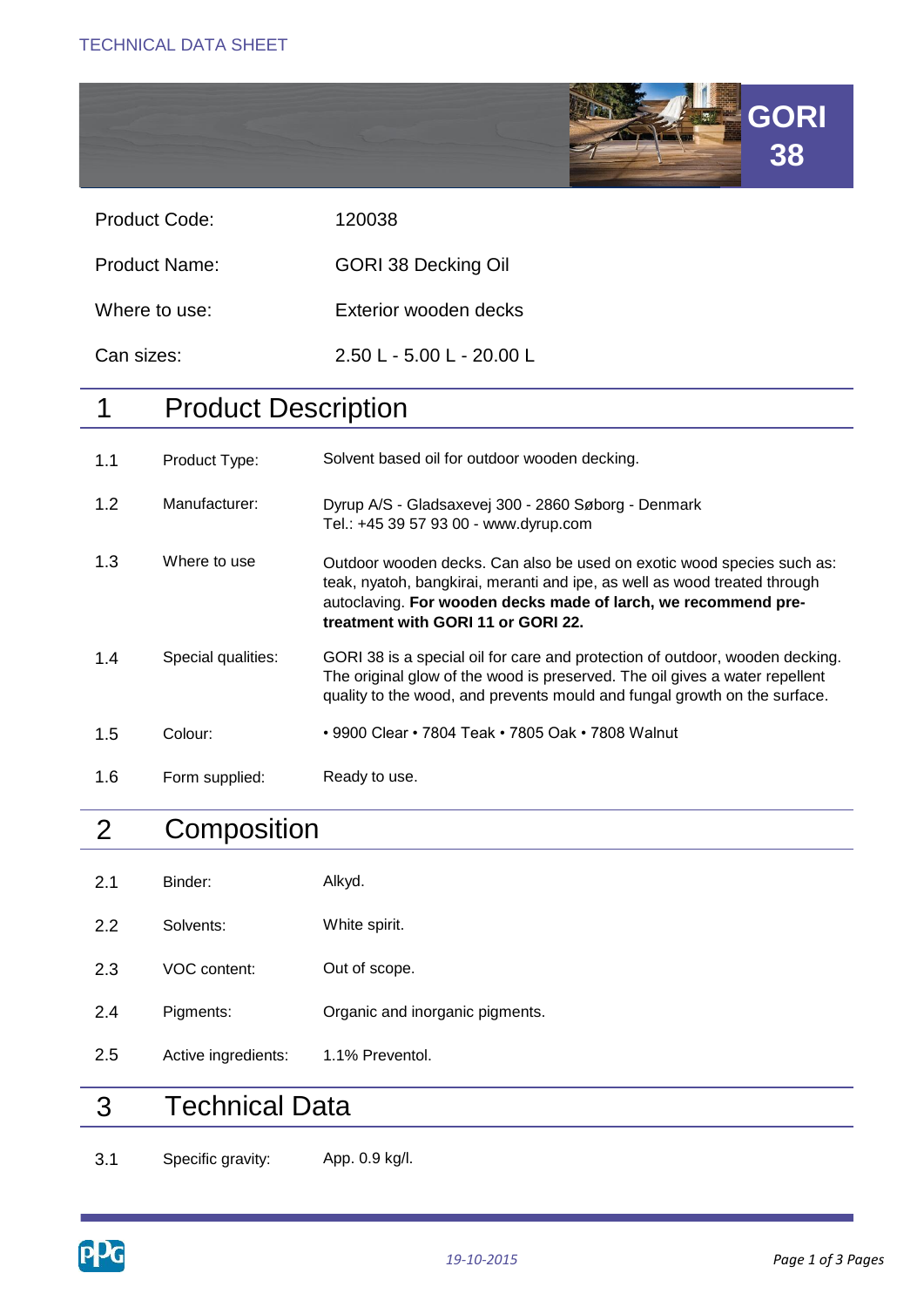| 3.2  | Viscosity:          | >62 sec/ISO cup 6 mm/23°C.                                                                                                                                                                                                         |
|------|---------------------|------------------------------------------------------------------------------------------------------------------------------------------------------------------------------------------------------------------------------------|
| 3.3  | Flash point:        | 62°C, Pensky Martens.                                                                                                                                                                                                              |
| 3.4  | Solid content:      | App. 51.0 W/W%.                                                                                                                                                                                                                    |
| 3.5  | Odour:              | Strong.                                                                                                                                                                                                                            |
| 3.6  | Coverage:           | App. 10-16 $m^2/l$ , depending on the type of wood and the state of substrate.                                                                                                                                                     |
| 3.7  | Drying time:        | Touch dry: App. 3-5 hours. Recoatable: 24 hours. Measured at 23 °C and<br>standard humidity of 60%. Deviations may occur at different temperatures,<br>humidity and layer thickness. Terrace can be used 2 days after application. |
| 3.8  | Weather resistance: | Water repellent. Provides weatherproof protection.                                                                                                                                                                                 |
| 3.9  | Thinning:           | Do not thin.                                                                                                                                                                                                                       |
| 3.10 | Storage.            | Store frost free. Keep container firmly closed, dry and out of direct sunlight.                                                                                                                                                    |
| 3.11 | Shelf life:         | 5 years in unopened container. Limited shelf life after opening.                                                                                                                                                                   |

### 4 Surface and preparation

| 4.1 | In general:                     | Sur well before and during application. Neep container infinity closed arter<br>1194 |
|-----|---------------------------------|--------------------------------------------------------------------------------------|
| 4.2 | Substrate:                      | The surface must be clean, dry and solid.                                            |
| 4.3 | Humidity /<br>Moisture content: | The wood moisture at the time of treatment must not exceed 18%.                      |

### 5 **Treatment**

5.1 Application method: Apply by brush. Avoid application in direct sunlight.

5.2 Pre-treatment: 5.3 Treatment: Previously treated surfaces must be cleaned with soap and water. Remove wood mould using GORI Deck Cleaner. Rinse with clean water. Brush damaged wood until reaching healty wood. If the wood is very dirty, you can use a high-pressure cleaner with moderate pressure. New and untreated wood should be treated against rot and fungi with GORI 11 or GORI 22. Hardwood and pressure-impregnated wood does not need to receive pretreatment with a wood preservative. 2 coats of GORI 38. Apply using a brush along the wood grain until wood is

soaked. Excess oil is removed with a lint-free cloth after 15-30 minutes. *Maintenance* : App. Once a year as required with 1-2 applications of GORI 38.



**GORI 38**

**REACTE**